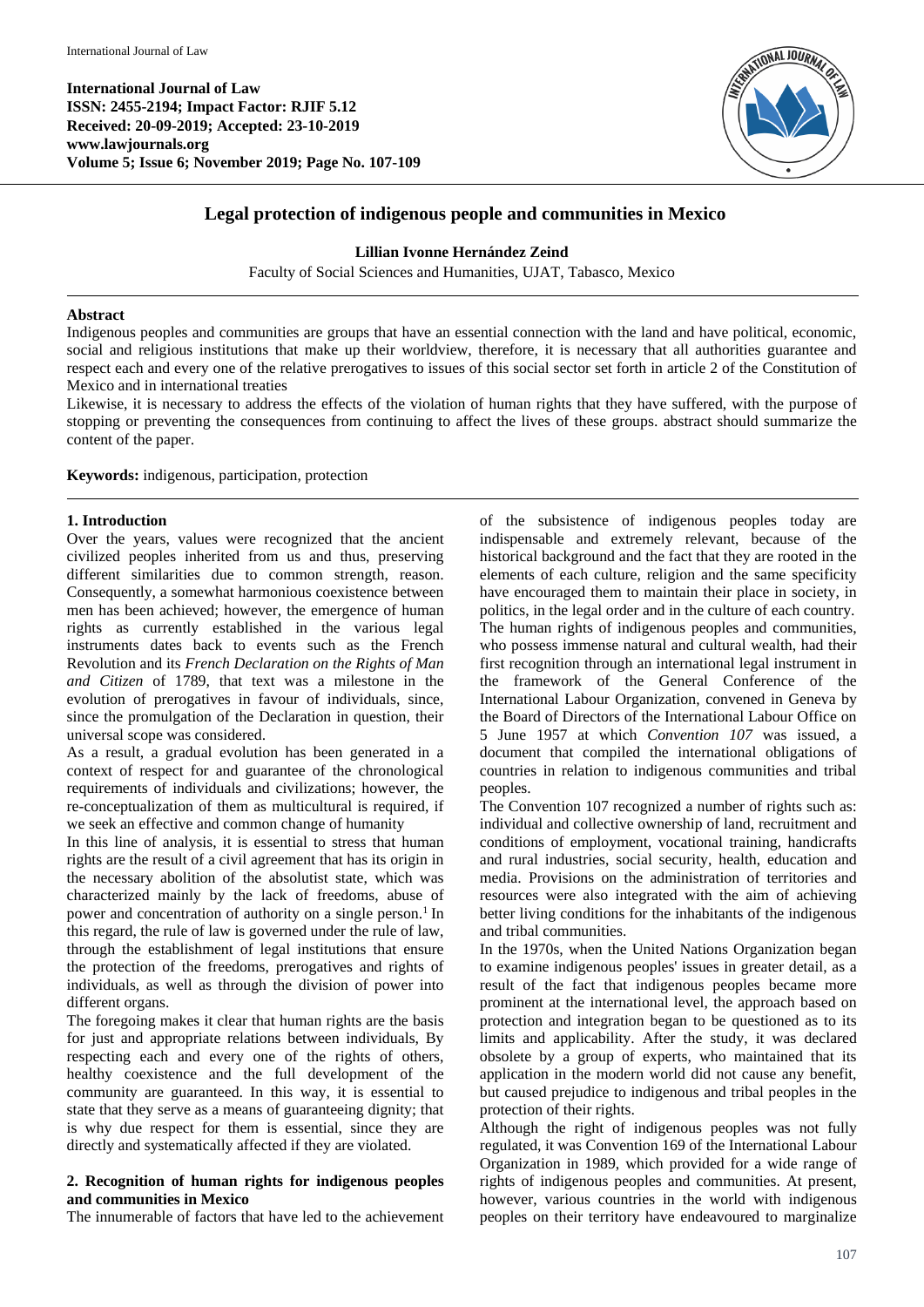them, in other words, the authorities have set themselves the task of carrying out, or in some cases allow without sanction actions aimed at the exclusive and discriminatory treatment of persons belonging to that social group.

It is noteworthy that the publication of the Decree promulgating Convention 169 on Indigenous and Tribal Peoples in Independent Countries within Mexican territory in January 1991 was a positive development, because the situation of the indigenous context in Mexico at that time was even less favourable than the current one.

In the above-mentioned legal context, the obligation to which the Mexican State and its various authorities at different levels are subject is affirmed in relation to the aspects related to these populations. Despite the slow progress made in recognizing, protecting and guaranteeing the rights of these communities, there have been two very important constitutional reforms in the Mexican context.

The recognition of the multicultural composition of the Mexican nation was the watershed for these groups, since the reform of 28 January 1992 stated a number of rights in the short paragraph, such as: (a) the right to speak (b) the right to culture, (c) the right to apply their own social organizations and (d) the right to justice. Since then, it has been necessary to guarantee and ensure the proper enjoyment and exercise of all that is implicit in such fundamental rights.<sup>2</sup>

It is argued that the Mexican State had committed itself to be the promoter and guarantor of cultural diversity in Mexico, also to take into account the specific characteristics of indigenous peoples in their various relations with the State at the time of the application of the law; however, the legislative reform did not bring about a substantial change.

The second constitutional reform mentioned above sought to recognize the rights of the indigenous population in a comprehensive manner, It was thanks to this legislative amendment that the basis for the protection of their rights was laid and, in addition, the objective of guaranteeing access to justice under the jurisdiction of the State was pursued. However, this constitutional restructuring caused a number of criticisms, since it was absent from the participation of indigenous peoples and communities.<sup>3</sup>

### **3. Effects of human rights violations against indigenous peoples**

The United Nations Department of Public Information stated in the report on the situation of the world's indigenous peoples affirmed that this population, despite being a minority, represents the most important part of cultural diversity worldwide.<sup>4</sup> Over the years, the various indigenous peoples have experienced multiple tensions with the State and the rest of the population, with the sole purpose of claiming autonomy and respect for each of the elements that strengthen their identity, Together with this, a relationship of rivalry has been generated and, at the same time, the expectation has been enriched by attitudes based on concord.

The special rapporteur on the rights of indigenous peoples, Victoria Tauli-Corpuz, has expressed the intensification of violent attacks on this sector in countries such as Brazil, Colombia, the Philippines, Guatemala, Honduras, India, Kenya, Mexico and Peru,<sup>5</sup> among others, reflecting a current situation severely worrying for the United Nations; Despite the credible evidence of various recommendations issued to such nations, they have ignored or in some cases have been

minimally adhered to.

With the above, it is indisputable that the consolidation of progress and improvements of these groups requires emphasis on overcoming and eliminating the limitation gap of the full enjoyment of individual and collective rights recognized to indigenous peoples and communities; Likewise, due recognition of the value of each element that structures the identity of indigenous peoples and communities is important.

Under this situation, it is unavoidable to affirm that the study of the law employed by a large part of the indigenous communities in America is a field in which anthropology and sociology converge. Likewise, the holistic view of the fundamental pillars within indigenous life and context, such as health, education, territory, natural resources and their distinctive cultural features, is considered vital.

In summary, the reformulation of the commitment towards them is vital, with the aim of expressing their interest in effectively combating social inequalities so deep that they have been able to deal with resilience over the years; In this way, it would be a reality to build an optimal environment for the well-being of the indigenous population, which entails a series of operational issues based on the inclusion and respect of each of the singularities of the peoples and communities.

Historical discrimination, impoverishment and the loss of traditional forms of subsistence have a severely negative impact on the life of the members of indigenous communities, so it is important that the authorities understand, as soon as possible, that all the processes of environmental impact and prior consultation, go beyond taking into account the opinion of the collectivity, but it is about accepting and respecting their decisions.

# **4. Conclusion and recommendations**

The human rights of indigenous peoples and communities deserve broad protection because of the importance and scope of their identity and worldview. At present, indigenous peoples are demanding to be heard and taken into account, which is why it is necessary to create a more comprehensive mechanism for the effective and effective protection of their human rights.

In the absence of effective guarantees and respect for the rights of persons belonging to these peoples, they will be directly affected. Thus, the comprehensive protection of each and every human right of indigenous peoples and communities does not mean that they are enunciated in various legal acts of a national or international charact In the absence of effective guarantees and respect for the rights of persons belonging to these peoples, they will be directly affected. Therefore, the comprehensive protection of each and every human rights of indigenous peoples and communities does not mean that they are enunciated in various legal acts of a national or international character, but the effective implementation of the provisions of the various legal instruments relating to the subject.er, but rather that they are effectively.

In conclusion, indigenous peoples and communities must enjoy and enjoy a dignified life, which will be achieved only if the State authorities initially recognize, guarantee, respect and protect the right to self-determination, which is a right of openness, since it implicitly allows the recognition of a body of rights to this section of the population.